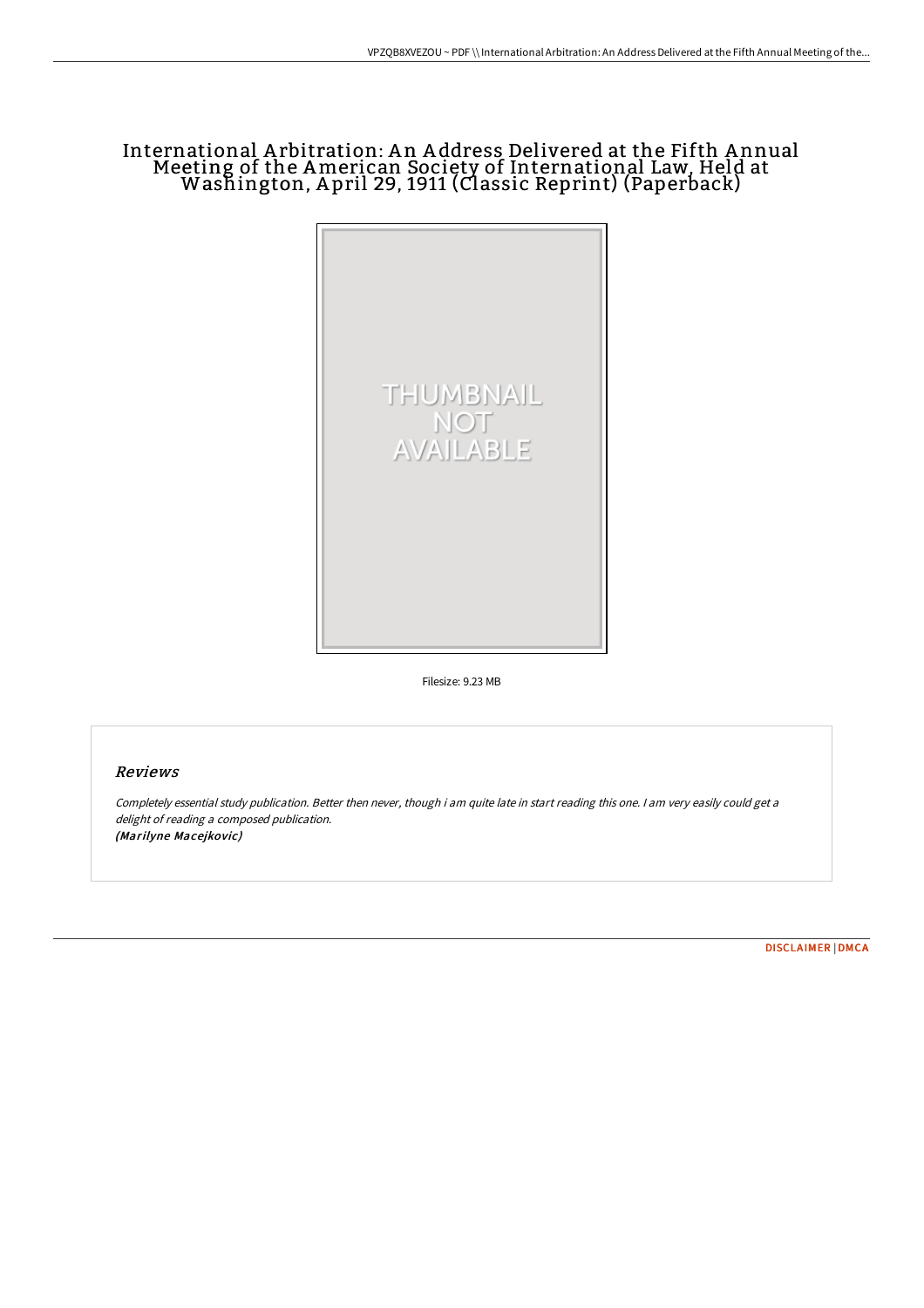## INTERNATIONAL ARBITRATION: AN ADDRESS DELIVERED AT THE FIFTH ANNUAL MEETING OF THE AMERICAN SOCIETY OF INTERNATIONAL LAW, HELD AT WASHINGTON, APRIL 29, 1911 (CLASSIC REPRINT) (PAPERBACK)

## Φ **DOWNLOAD PDF**

Forgotten Books, 2017. Paperback. Condition: New. Language: English . Brand New Book \*\*\*\*\* Print on Demand \*\*\*\*\*. Excerpt from International Arbitration: An Address Delivered at the FiEh Annual Meeting of the American Society of International Law, Held at Washington, April 29, 1911 United States has said, we must be prepared to take certain risks and to make some sacrifice of national pride. When an agreement of that kind, so sweep ing as it is. Is proposed to us, we shall be delighted to have such a proposal. But I should feel that it was something so momentous and so farreaching in its possible consequence that it would require, not only the signature of both governments, but the deliberate and decided sanction of Parliament, and that, I believe, would be obtained. It is interesting to note that Sir Edward Grey proposed a departure from the usual constitutional practice in his state ment that he would submit a new treaty to Parliament. In so doing, he has invested the t. Now under negotiation with an importance which gives it a different status from that of the ordinary international compact. He rightfully feels that such treaties are compacts between peoples, and as such should have the popular sanction, for, when all is said and done, the burden of expenditure and the toil of blood caused by war must, in the last resort, be levied on the masses of the people. If the hope expressed by Sir Edward Grey ever finds its fulfill ment, we shall indeed feel we are at the summit of the hill and may even look down upon the possibilities of fratricidal strife as only a nightmare of the dreadful past; but though we may fairly hope that we are now on the eve of a treaty which will open...

B Read [International](http://www.bookdirs.com/international-arbitration-an-address-delivered-a.html) Arbitration: An Address Delivered at the Fifth Annual Meeting of the American Society of International Law, Held at Washington, April 29, 1911 (Classic Reprint) (Paperback) Online Download PDF [International](http://www.bookdirs.com/international-arbitration-an-address-delivered-a.html) Arbitration: An Address Delivered at the Fifth Annual Meeting of the American Society of International Law, Held at Washington, April 29, 1911 (Classic Reprint) (Paperback)